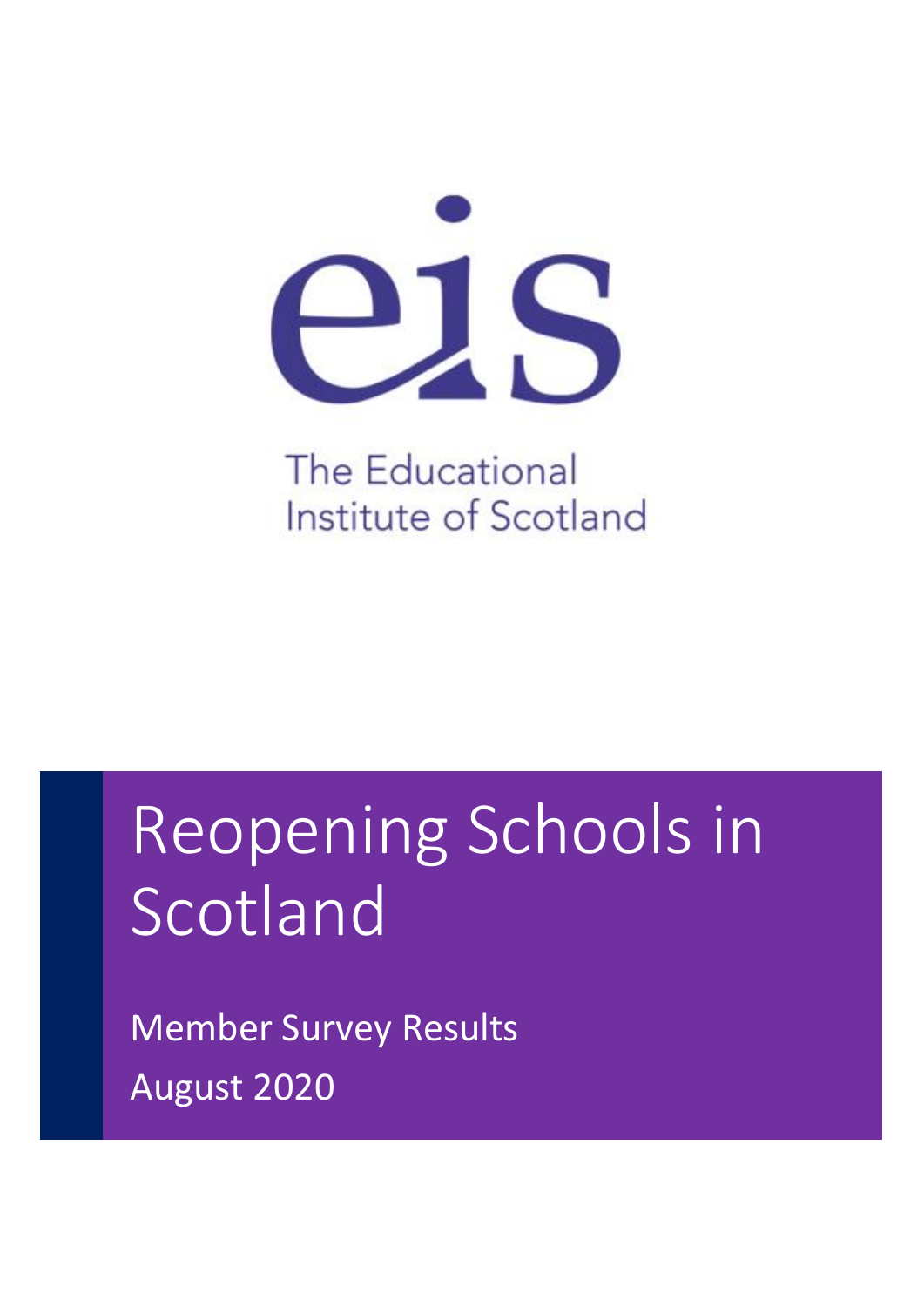# **Background**

On the 20<sup>th</sup> March 2020, all schools in Scotland were closed in order to tackle the spread of the Covid-19 pandemic. To continue to deliver some education to the children of key workers, and to vulnerable children, school hubs opened with staff volunteering in significant numbers to support this function. Other teachers took on the role of providing remote teaching and learning, whilst working from home as part of the national lockdown.

As schools prepare to return to full-time face-to-face learning on the 11<sup>th</sup> August the EIS surveyed its members to find out if members feel safe enough to return to school, and what additional measures they might like in place to mitigate any perceived risks.

#### **Methodology**

The Reopening Schools in Scotland Survey was opened on Tuesday 4<sup>th</sup> August and closed on Monday 10<sup>th</sup> August. The survey has a total of 18 questions including an opening section of mandatory questions at the beginning to better understand who had responded.

In total 29,867 responses were gathered, with a return rate of almost 60%. This turnout shows more than half of all members eligible have completed the survey. The average response time to complete the survey was 9 minutes.

Eligible members were privately emailed a link to the survey. Prior to the survey going live to members, it was issued to a small test sample of members for peer review. As changes were made following this testing phase, all test responses were deleted prior to the survey going live, with all eligible members re-submitting their responses.

Only a handful of questions were mandatory. This allowed respondents to skip questions as they progressed throughout the survey. This was done to ensure that there was no false recording within the survey, to improve confidence in the results.

All figures within this report have been rounded to the nearest one decimal place, meaning that some questions may not have a total exacting 100%, with other questions within the survey allowing for multiple responses.

At the end of this survey there was an opportunity for members to highlight anything that they felt hadn't been addressed within the survey questions. A summary of these responses has been included within this report. Many of the issues raised require further consideration.

#### **Margin of Error**

Margin of error (also called confidence interval) indicates the level of certainty with which you can expect your survey results to reflect the views from the overall population. Surveying is always a balancing act where you use a smaller group (your survey respondents) to represent a much larger one (the target market or total population).

Margin of error is often used as a way of measuring how effective a survey is. The smaller the margin of error, the more confidence you may have in your results. The bigger the margin of error, the farther they can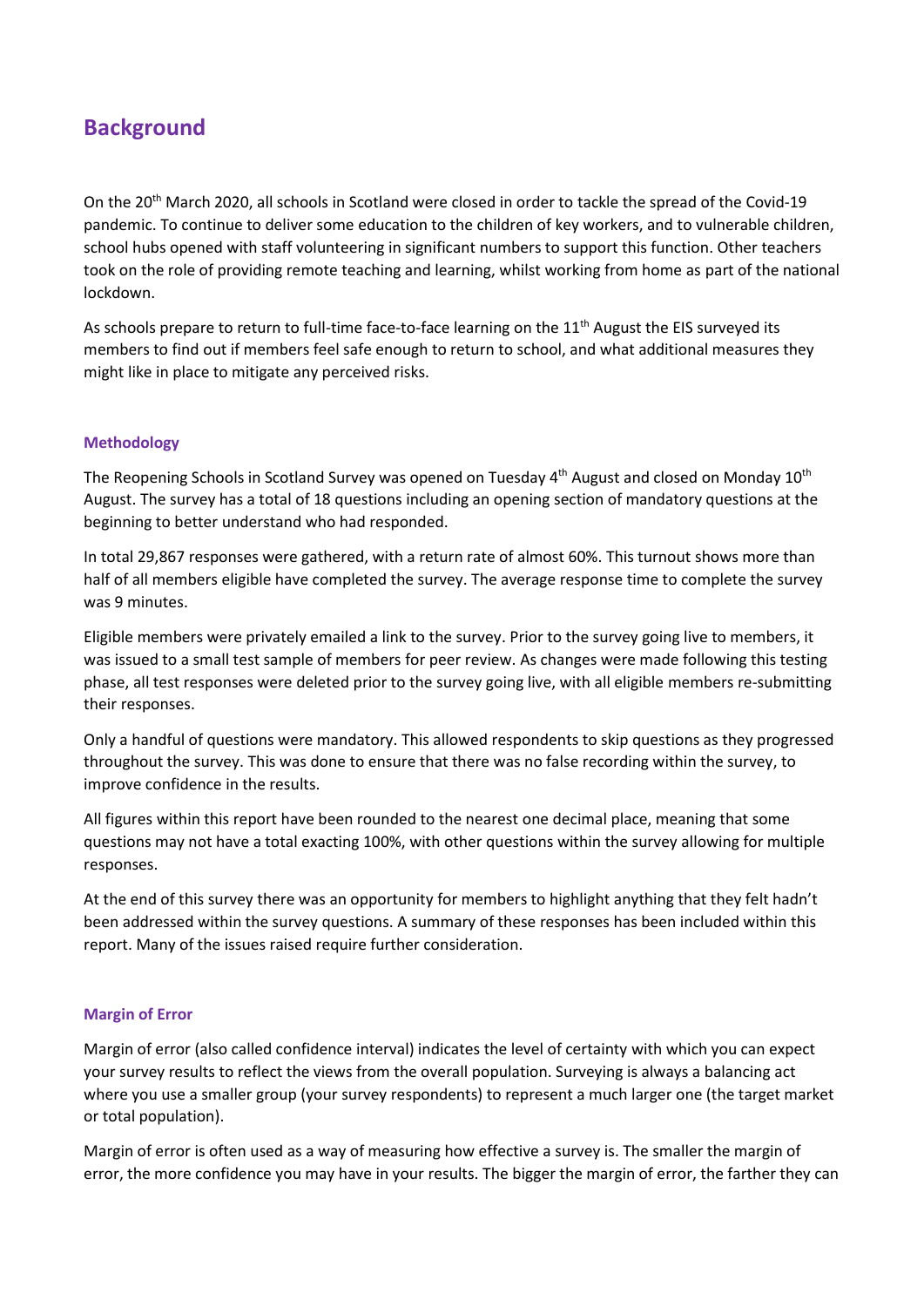stray from the views of the total population. One way in which to reduce the margin of error is to increase the sample size.

Using the full eligible membership as our baseline figure, the margin of error with our sample of 29,867 is less than one percent<sup>1</sup>.

<sup>1</sup> Survey Monkey, Margin of Error Calculator [https://www.surveymonkey.com/mp/margin-of-error](https://www.surveymonkey.com/mp/margin-of-error-calculator/?ut_source=mp&ut_source2=sample-size-calculator&ut_source3=inline&ut_ctatext=margin%2520of%2520error%2520calculator)[calculator/?ut\\_source=mp&ut\\_source2=sample-size](https://www.surveymonkey.com/mp/margin-of-error-calculator/?ut_source=mp&ut_source2=sample-size-calculator&ut_source3=inline&ut_ctatext=margin%2520of%2520error%2520calculator)[calculator&ut\\_source3=inline&ut\\_ctatext=margin%2520of%2520error%2520calculator](https://www.surveymonkey.com/mp/margin-of-error-calculator/?ut_source=mp&ut_source2=sample-size-calculator&ut_source3=inline&ut_ctatext=margin%2520of%2520error%2520calculator)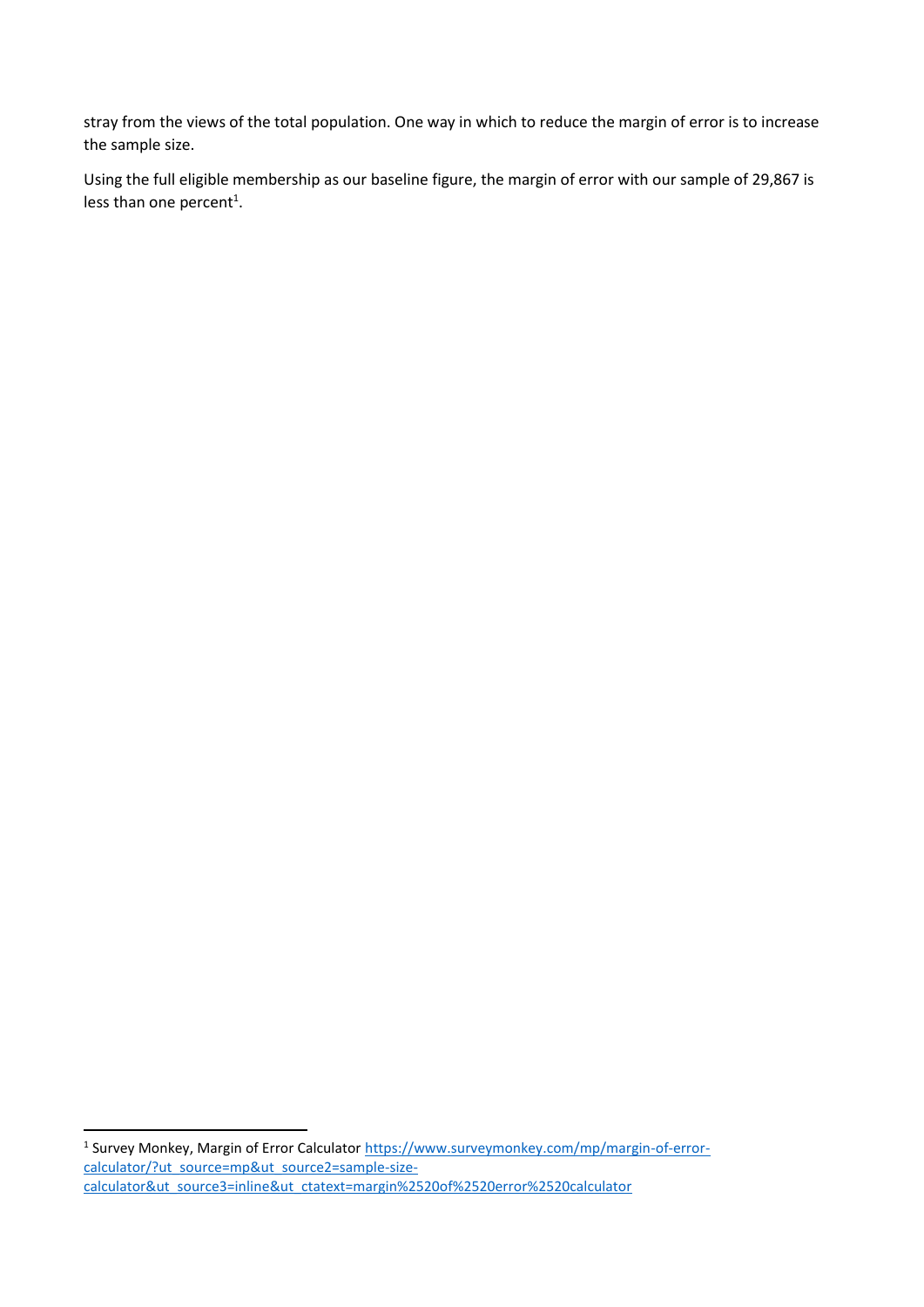#### **About You**

The first section of the survey asked respondents to fill in key details about themselves. The answers given in these opening sections give an indication of who our members are and what they teach. Whilst these answers provide insight into EIS teacher members when looked at on their own, they can also be analysed alongside other questions within this survey to provide information on how different sections of EIS membership responded to certain issues.

The following tables show the breakdown of members that have responded to these questions. Where relevant, responses have been disaggregated further within this report to show the concerns raised by specific groups or sectors.



**Figure 1: Question 1 – "I work in...." responses**

Total responses: 29,867

Members who indicated "other" as a response included Educational Psychologists, Education Officers and Supply Teachers. Those who indicated that they worked in Secondary Education were then asked to indicate what subject they taught from a long list of options, as shown in Appendix A. The full breakdown has not been included within this report. However, responses were gathered for each of the subjects listed, indicating that the views of secondary school teachers include those from a wide variety of subjects.

The next mandatory question then asked members what their substantive post was, from a range of options. Below shows the number of responses from key positions with the school but does not include the full list of responses to each of the options.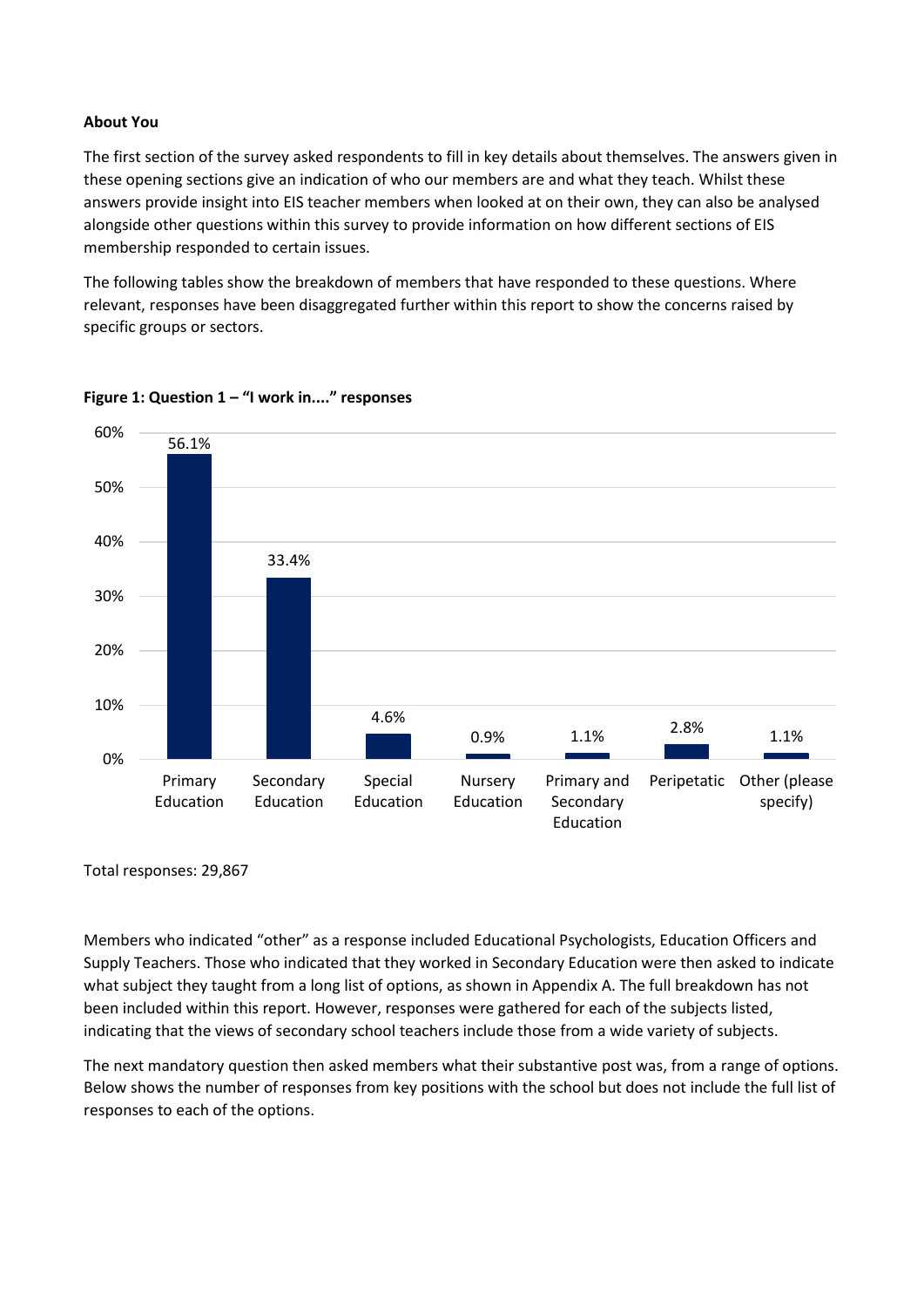

#### **Figure 2: Question 3 – "What is your substantive post" responses<sup>2</sup>**

Total responses: 29,701

Members were then asked to detail which local authority area they worked in. As figure 3 shows, there has been a good return rate across all local authority areas, with all regions covered within this survey.

<sup>&</sup>lt;sup>2</sup> Within the survey there was a breakdown of options for Principal Teachers: Principal teacher (subject) Principal teacher (Pastoral Care), Principal teacher (Faculty), Principal teacher (Curricular), Principal teacher (Primary), Principal teacher (Additional Support for Learning). For ease of reporting, and to ensure that individual members could not be identified, these categories have been combined under the "Principal Teacher" heading in figure 2.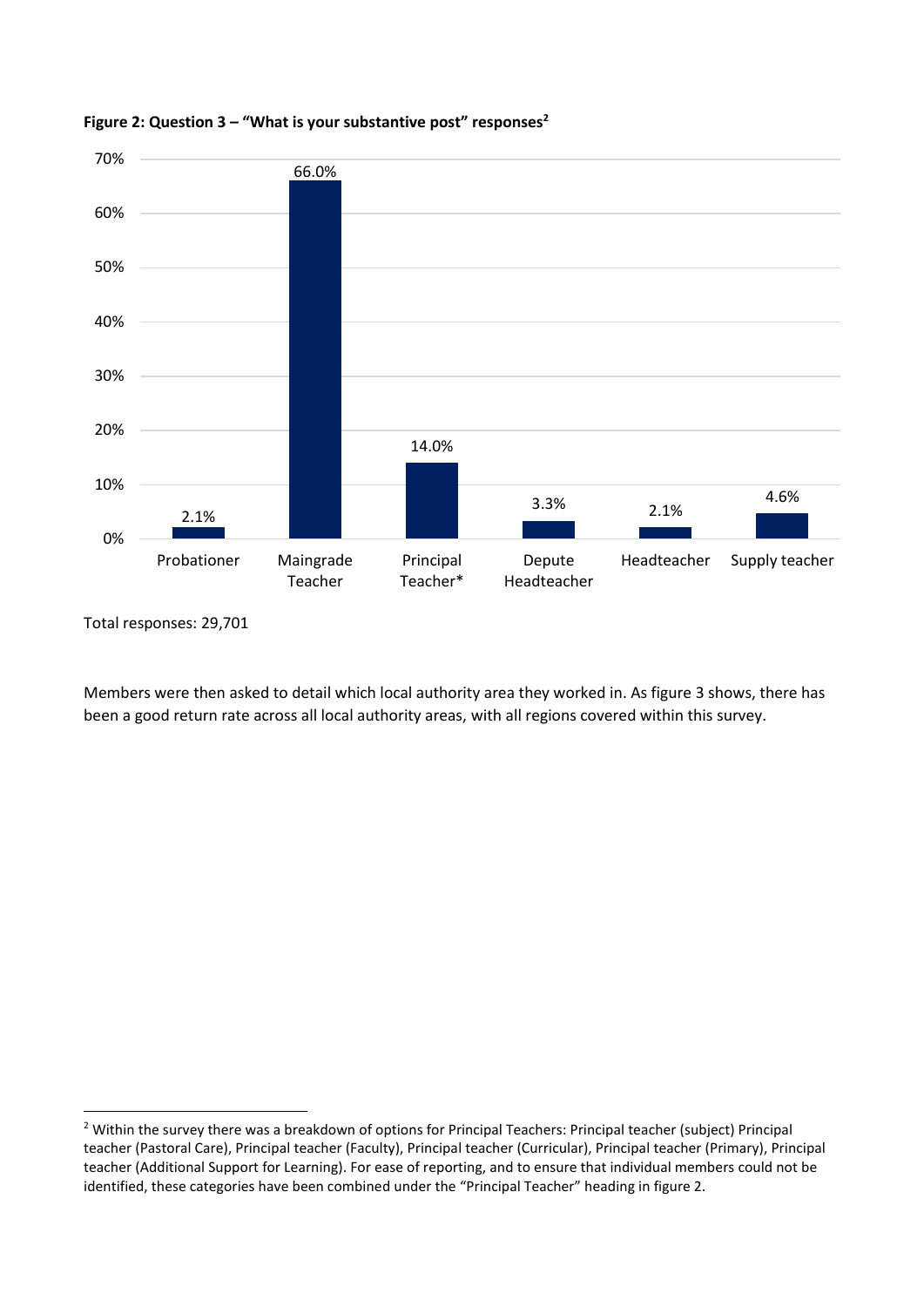#### **Figure 3: Question 4 – "Which local authority area do you work in? (tick more than one if applicable)"**



Total responses: 29,609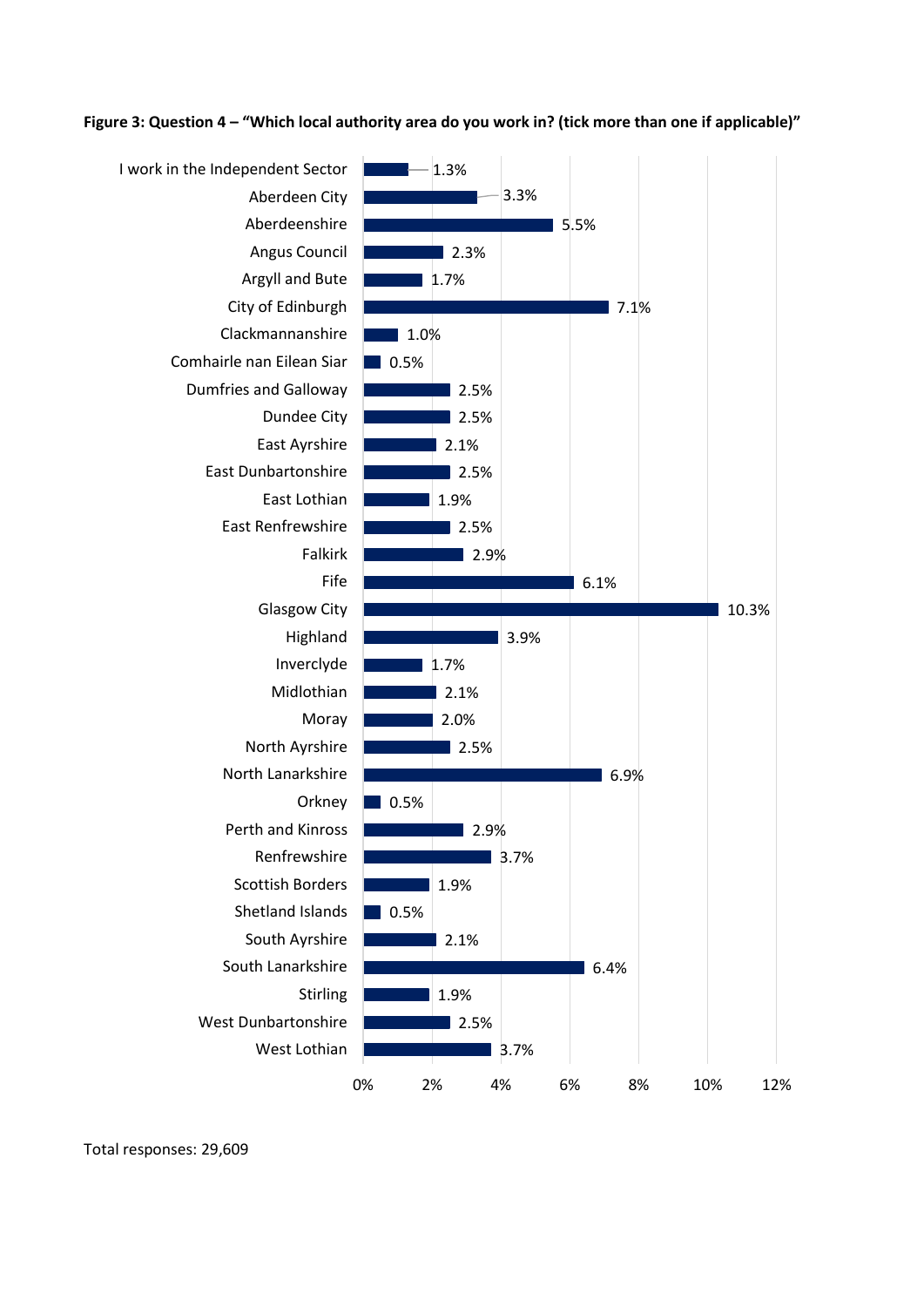The final 3 mandatory questions asked members if they were deemed to be in an "at risk" category, if they had previously been shielding or if they identified as BAME. Figures 4, 5 and 6 below show their responses.



**Figure 4: Question 5 – "Are you in one of the "at risk" categories for Covid-19? (For example, those who are pregnant, those over the age of 70, have an underlying health condition, or undergoing treatments that may put them at higher risk)"**

Total responses: 29,543

#### **Figure 5: Question 6 – "Were you in a "shielding" category prior to the 1st August?" responses**



Total responses: 29,543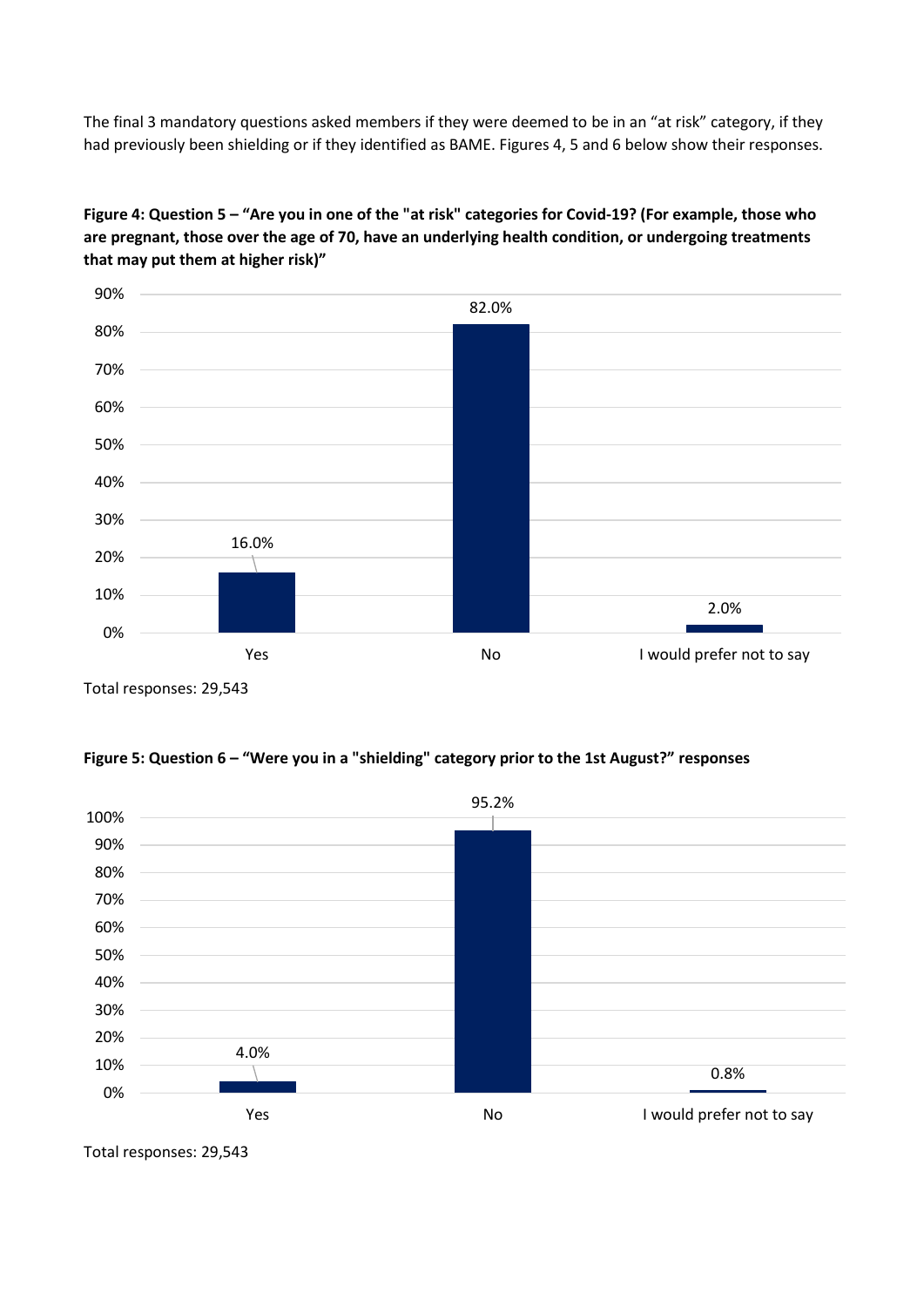

**Figure 6: Question 7 – "Do you identify as Black, Asian or belonging to a minority ethnic group (BAME)?" responses**

The next question asked members how confident they were that each of the EIS conditions on school return would be met. Figure 7 below shows member responses.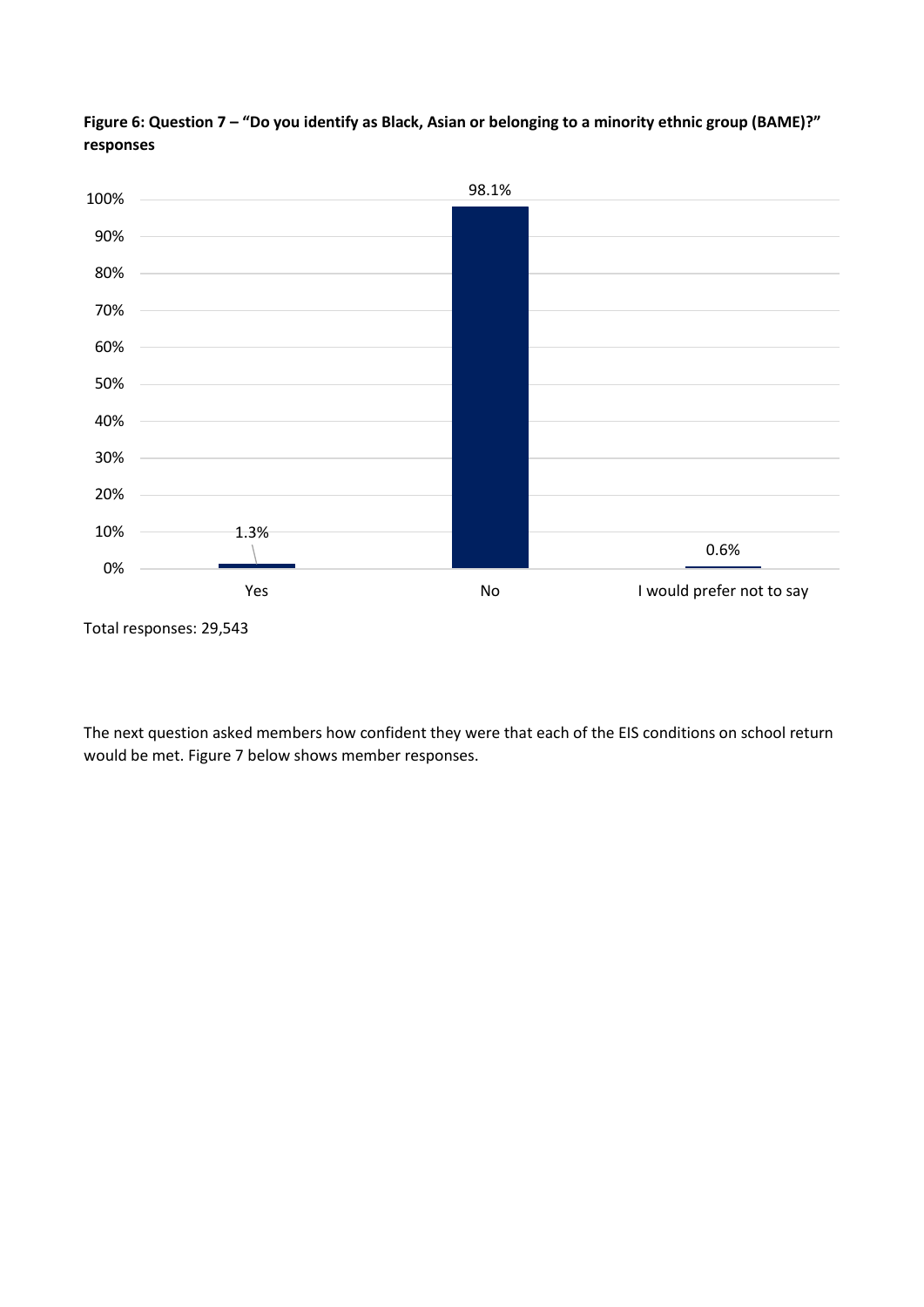## **Figure 7: Question 8 – "The EIS has articulated a strong set of conditions to be met before schools can reopen:**

1. "Established capacity to "test, trace and isolate"

2. "Significant operational changes in place to ensure implementation of all health guidelines e.g. effective social distancing, enhanced hygiene routines, and ongoing risk assessments in place

3. "Transparent and shared evidence that the spread of infection is under control and that schools and educational establishments are safe places to work

How confident are you that these measures will be in place for your return to school?" responses

|                                                                                                                                                                                                                                            | I feel very<br>confident<br>this will be<br>in place | I feel<br>somewhat<br>confident<br>this will be<br>in place | I feel<br>neither<br>confident or<br>not that this<br>will be in<br>place | I feel<br>somewhat<br>not<br>confident<br>that this will<br>be in place | I feel very<br>not<br>confident<br>that this will<br>be in place | I don't<br>know/not<br>applicable |
|--------------------------------------------------------------------------------------------------------------------------------------------------------------------------------------------------------------------------------------------|------------------------------------------------------|-------------------------------------------------------------|---------------------------------------------------------------------------|-------------------------------------------------------------------------|------------------------------------------------------------------|-----------------------------------|
| 1. Established<br>capacity to<br>"test, trace and<br>isolate"                                                                                                                                                                              | 4.6%                                                 | 22.7%                                                       | 16.5%                                                                     | 25.2%                                                                   | 27.5%                                                            | 3.5%                              |
| 2. Significant<br>operational<br>changes in<br>place to ensure<br>implementation<br>of all health<br>guidelines e.g.<br>effective social<br>distancing,<br>enhanced<br>hygiene<br>routines, and<br>ongoing risk<br>assessments in<br>place | 6.5%                                                 | 25.3%                                                       | 12.1%                                                                     | 25.5%                                                                   | 28.9%                                                            | 1.7%                              |
| 3. Transparent<br>and shared<br>evidence that<br>the spread of<br>infection is<br>under control<br>and that<br>schools and<br>educational<br>establishments<br>are safe places<br>to work                                                  | 3.4%                                                 | 17.0%                                                       | 18.6%                                                                     | 28.2%                                                                   | 30.7%                                                            | 2.1%                              |

Total responses: 28,756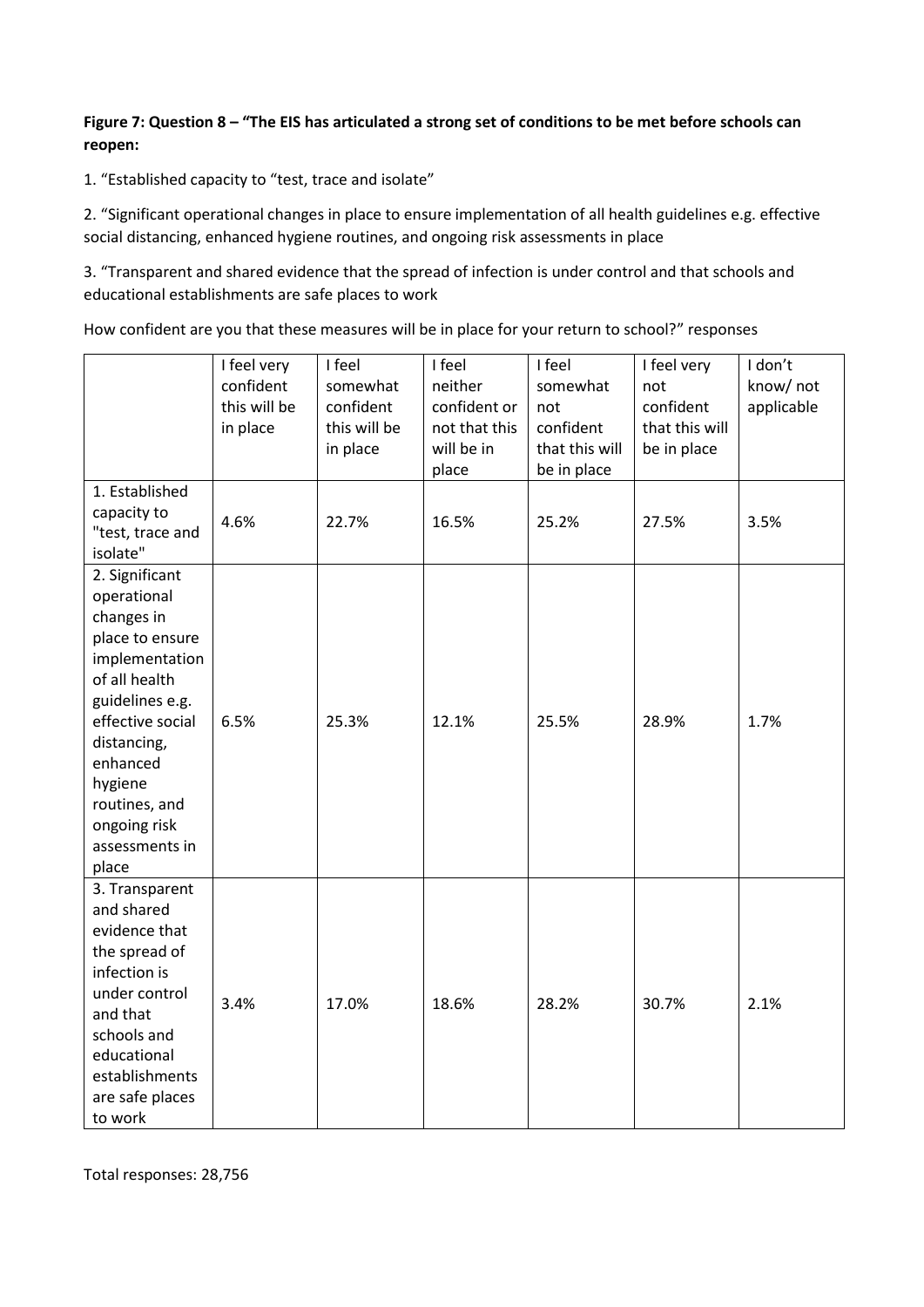Members were then asked how safe they felt returning to school after lockdown. Figure 8 shows all responses, and figure 9 shows disaggregated data from those who were shielding, those in an at risk category and those who identify as BAME.



**Figure 8: Question 9 – "Which of the following statements best describes how you feel about returning to school on 11th August?" responses**

As figure 9 shows below, members who are more at risk should they catch Covid-19 are more likely to say they feel unsafe about returning to school in comparison with the findings from all respondents. This highlights the need for special care to be taken to support these staff members on their return.

Total responses: 28,526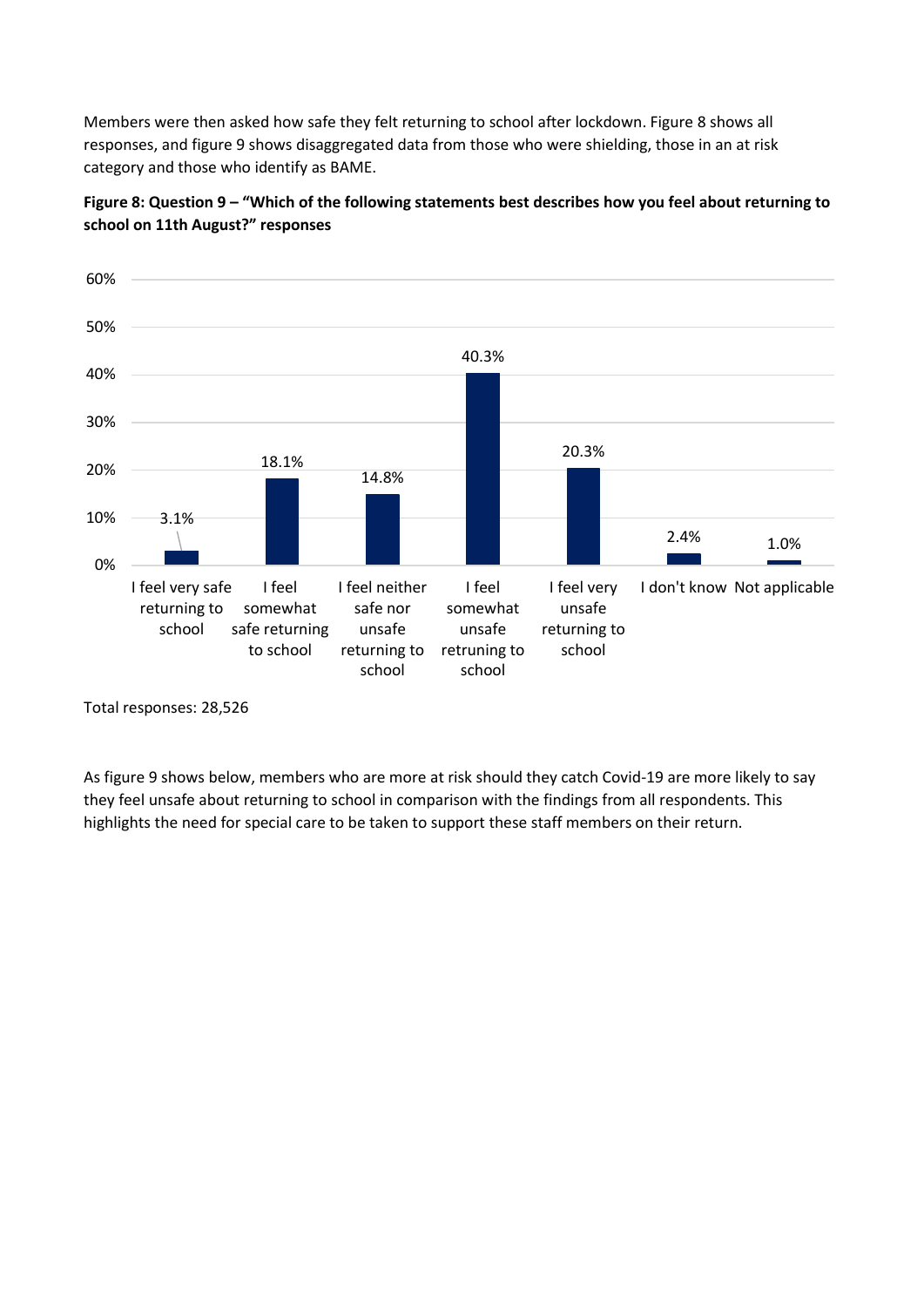

## **Figure 9: Question 9 – "Which of the following statements best describes how you feel about returning to school on 11th August?" disaggregated responses**

Members were then asked what further guidance or support they would like to be added to the Scottish Government planning ahead of the schools' return in order to make them feel safer. Figure 10 below shows these responses in more detail.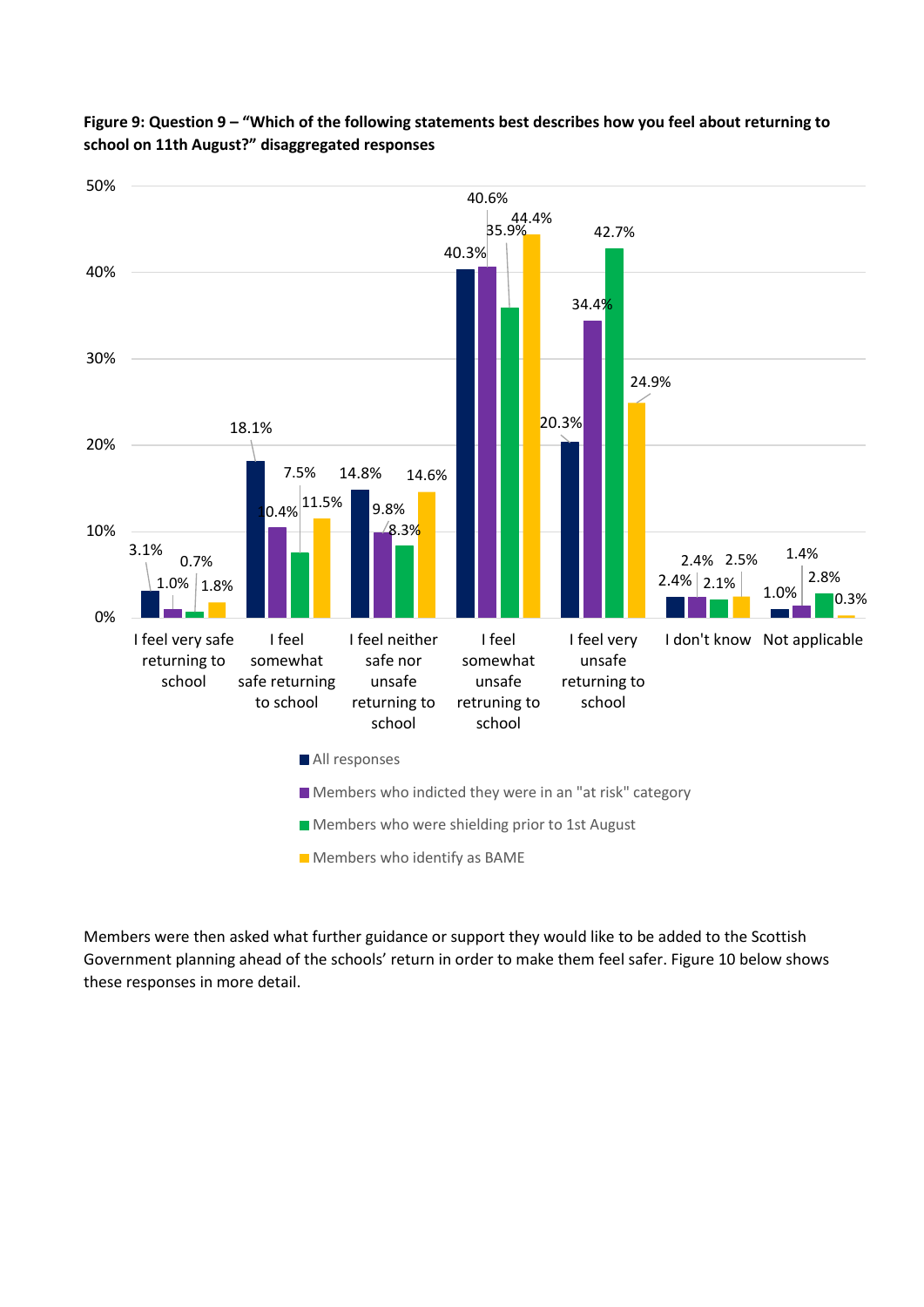**Figure 10: Question 10 – "What, if any, of the following would you like added to the Scottish Government guidance in order to make you feel safer returning to school on 11th August?" responses**



Total responses: 28,301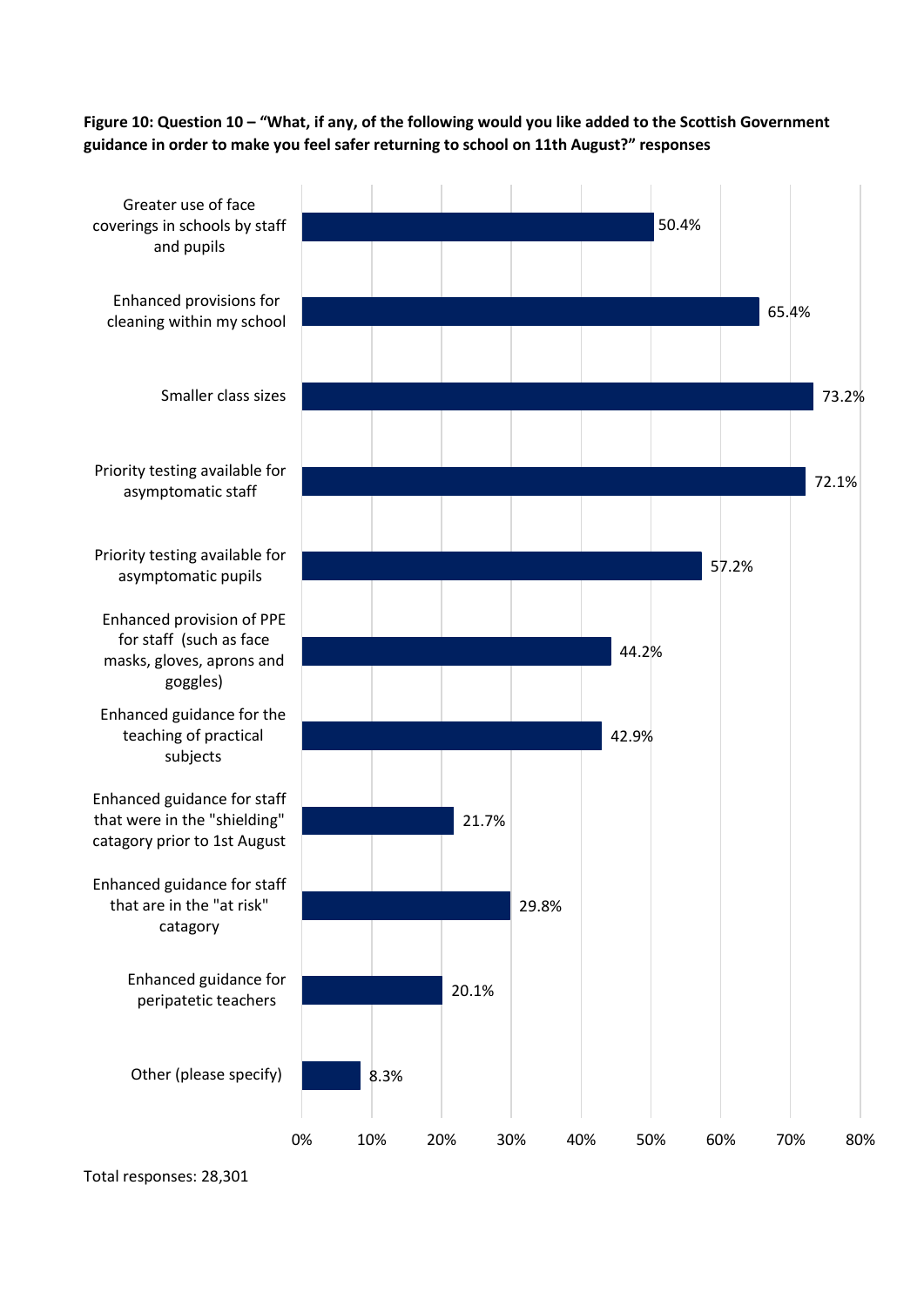Members who indicated "other" as a response highlighted a number of further measures that they would like to be in place including regular staff testing, social distancing amongst older pupils whilst in school and extended assessments of the ventilation within classrooms.

Many highlighted that there was insufficient support being offered to staff who had a member of their household who had been shielding prior to the  $1<sup>st</sup>$  August. There were also numerous comments from members who did not think there were enough provisions in place, or guidance available to support ASN pupils safely.

Figures 11 and 12 show the responses to whether they support the decision to return to school on  $11<sup>th</sup>$ August, and how comfortable they feel teaching whilst pupils don't have to socially distance in the classroom. From these responses it shows that many teachers do support the return to school, but the relaxing of social distancing for pupils remains a key concern.

**Figure 11: Question 11 – "The Scottish Government has decided that given the current suppression of the virus in Scotland and the importance of school to children's well-being, that schools should fully reopen from August 11th. On balance, what is your view of this?" responses** 



Total responses: 28,553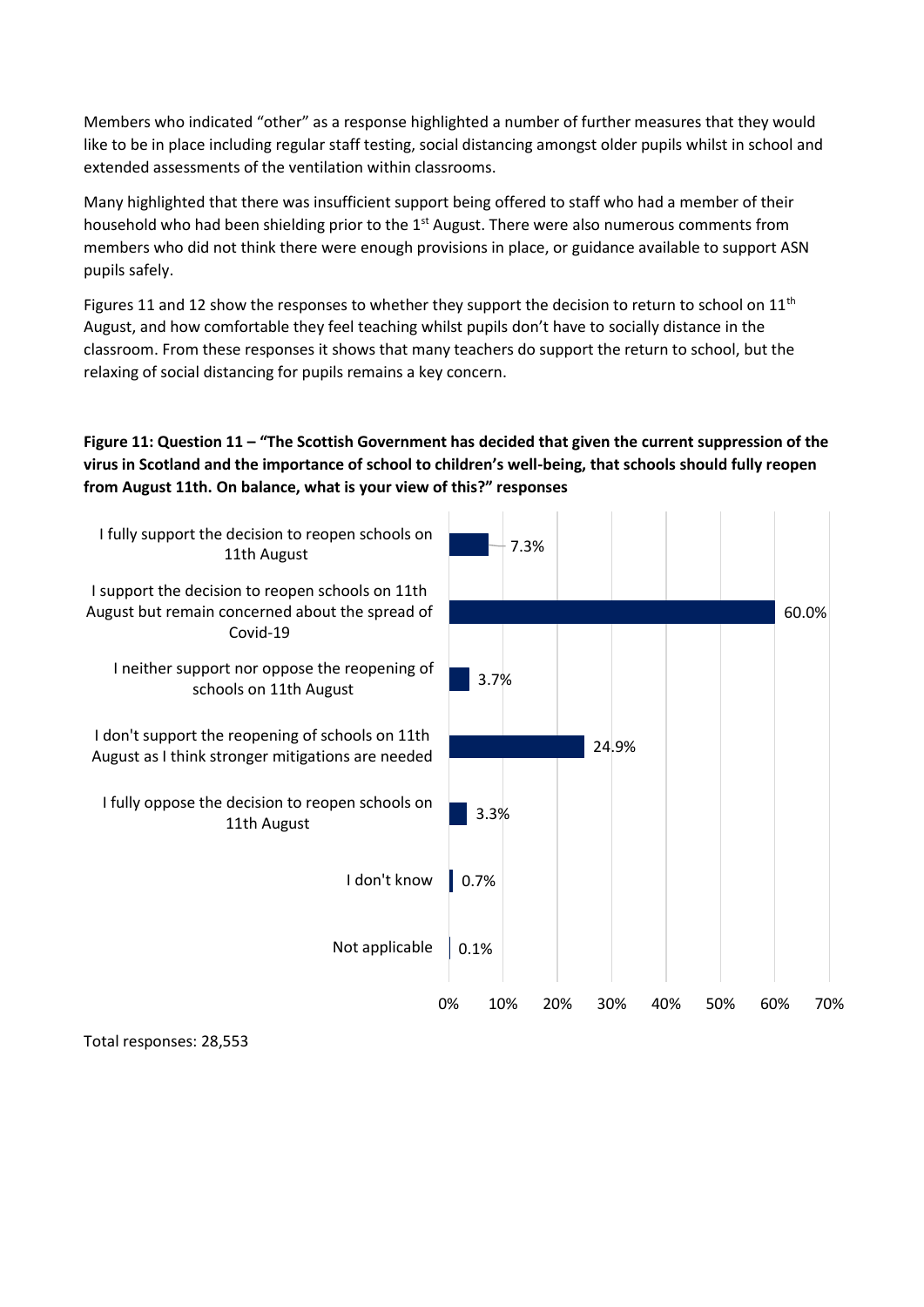**Figure 12: Question 12 – "The scientific evidence and advice given to the Scottish Government on transmission of the virus amongst school age children has led to the decision that no physical distancing amongst pupils is required. Do you feel comfortable teaching without social distancing between pupils?" responses** 



Total responses: 28,462

When asked who they thought should be required to socially distance in schools, there was considerable variation across the educational levels as detailed in figure 13.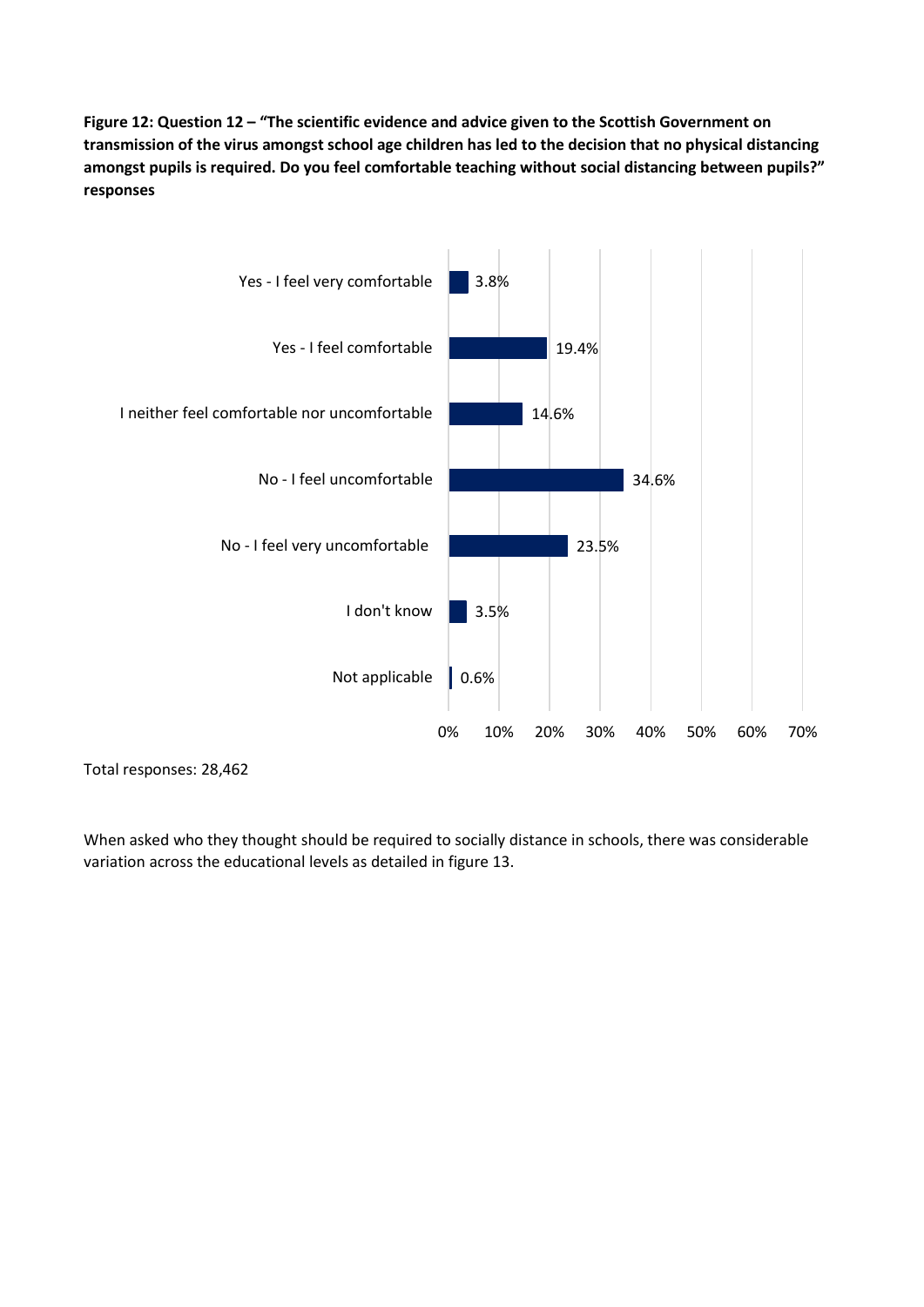**Figure 13: Question 13 – "Who do you think should be required to socially distance whilst at school?**

| (The current guidance states: "2m physical distancing should be maintained between adults and adults, |
|-------------------------------------------------------------------------------------------------------|
| and adults and children/young people who are not from the same household, wherever possible.")"       |
| responses                                                                                             |

|                                   | All pupils and<br>staff (apart<br>from those<br>with<br>exemptions) | All Staff, but<br>not pupils (this<br>is the current<br>guidance) | All Staff, and<br>encouraged<br>with pupils in<br>classrooms | I don't think<br>there should<br>be any social<br>distancing in<br>schools | I don't<br>know/not<br>applicable |
|-----------------------------------|---------------------------------------------------------------------|-------------------------------------------------------------------|--------------------------------------------------------------|----------------------------------------------------------------------------|-----------------------------------|
| In Primary<br>Schools             | 27.2%                                                               | 24.0%                                                             | 32.6%                                                        | 4.8%                                                                       | 114%                              |
| In Secondary<br>Schools (S1-S3)   | 46.0%                                                               | 11.7%                                                             | 26.2%                                                        | 2.4%                                                                       | 13.7%                             |
| In Secondary<br>Schools (S4 - S6) | 61.1%                                                               | 5.7%                                                              | 17.2%                                                        | 2.2%                                                                       | 13.8%                             |
| In Special<br>Schools             | 25.0%                                                               | 13.2%                                                             | 17.5%                                                        | 6.0%                                                                       | 38.3%                             |

Total responses: 28,354

Further to this, members were then asked to say how confident they were that certain aspects of the Scottish Government Guidance would be maintained upon their return to school. Figure 14 details member responses.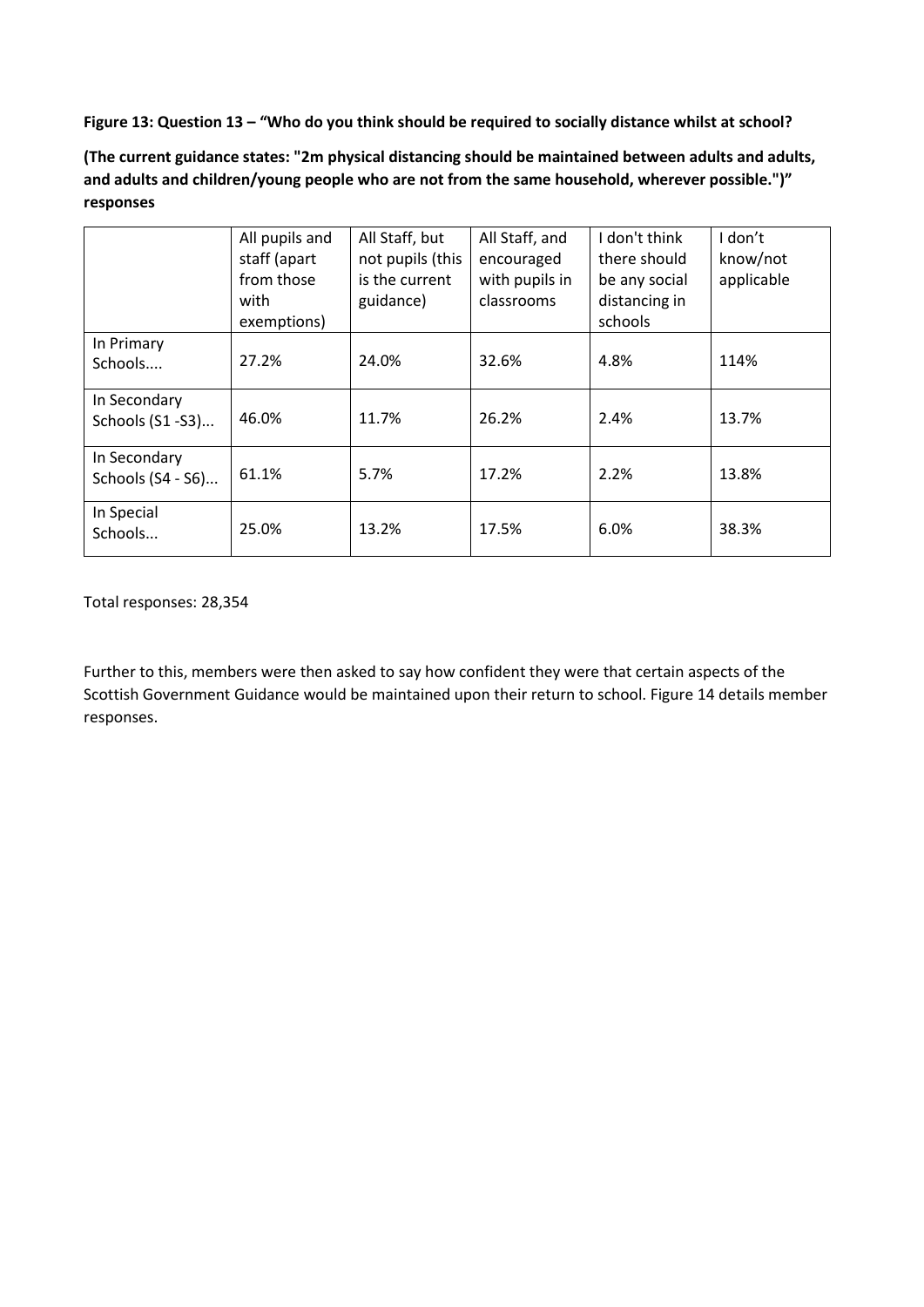**Figure 14: Question 14 – "Within the Scottish Government Guidance on preparing for the start of the new school term in August 2020 there are several key health and safety measures that must be in place to support the safe return to school. How confident are you that each of these measures can be implemented in your school?" responses**

|                                                                                                                                                                                                                             | I feel very<br>confident that<br>this can be<br>maintained | I feel<br>somewhat<br>confident<br>that this<br>can be<br>maintained | I feel neither<br>confident<br>nor<br>unconfident<br>about this | I feel<br>somewhat<br>unconfident<br>that this can<br>be<br>maintained | I feel very<br>unconfident<br>that this can<br>be<br>maintained | I don't<br>know/ not<br>applicable |
|-----------------------------------------------------------------------------------------------------------------------------------------------------------------------------------------------------------------------------|------------------------------------------------------------|----------------------------------------------------------------------|-----------------------------------------------------------------|------------------------------------------------------------------------|-----------------------------------------------------------------|------------------------------------|
| Schools are encouraged to maintain children and young people in consistent<br>groups throughout the school day wherever possible.                                                                                           | 4.6%                                                       | 27.3%                                                                | 9.5%                                                            | 29.3%                                                                  | 28.0%                                                           | 1.3%                               |
| 2m physical distancing should be maintained between adults and adults, and<br>adults and children/young people who are not from the same household,<br>wherever possible.                                                   | 1.0%                                                       | 9.9%                                                                 | 6.6%                                                            | 33.5%                                                                  | 48.4%                                                           | 0.6%                               |
| As a precautionary approach, secondary schools should encourage distancing<br>where possible between young people, particularly in the senior phase.                                                                        | 0.7%                                                       | 7.6%                                                                 | 7.0%                                                            | 25.6%                                                                  | 39.3%                                                           | 19.8%                              |
| Measures to allow pupils and staff time to clean their hands with soap and<br>warm, running water or sanitiser, when they arrive at school, return from<br>breaks, change rooms and before and after eating.                | 10.5%                                                      | 35.3%                                                                | 9.8%                                                            | 23.9%                                                                  | 19.7%                                                           | 0.8%                               |
| Provision of adequate hand-washing or sanitising facilities throughout the<br>school estate.                                                                                                                                | 9.9%                                                       | 34.9%                                                                | 10.9%                                                           | 23.7%                                                                  | 19.4%                                                           | 1.2%                               |
| Arrangements to support young children and those with complex needs who<br>may need assistance.                                                                                                                             | 3.5%                                                       | 19.0%                                                                | 15.3%                                                           | 25.1%                                                                  | 23.3%                                                           | 13.8%                              |
| Keep windows/doors open to aid ventilation.                                                                                                                                                                                 | 13.0%                                                      | 34.6%                                                                | 10.7%                                                           | 21.0%                                                                  | 19.9%                                                           | 0.8%                               |
| Risk assessments should be undertaken and/or updated prior to return. There<br>should be consultation with all union/professional association representatives.                                                              | 13.5%                                                      | 36.8%                                                                | 17.2%                                                           | 16.8%                                                                  | 13.1%                                                           | 2.6%                               |
| There should be risk assessments for vulnerable groups, e.g. older staff, disabled<br>staff, pregnant women, new mothers, and BAME staff, as well as individual<br>children and young people identified as at greater risk. | 11.3%                                                      | 35.0%                                                                | 17.5%                                                           | 18.2%                                                                  | 13.1%                                                           | 4.8%                               |

Total responses: 27,993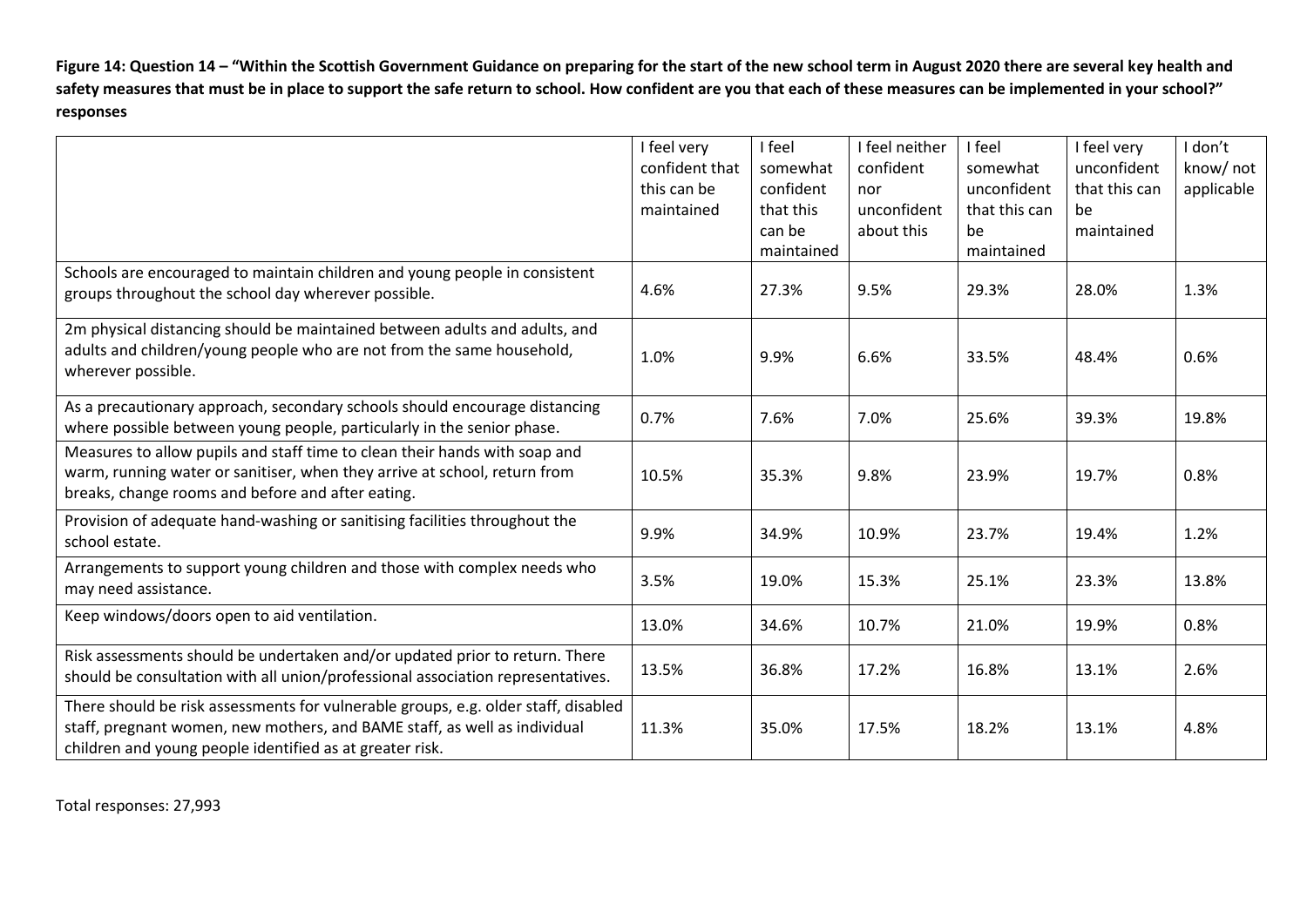When asked who should wear face coverings in schools, members indicated that they had different expectations for each stage of education. Figure 15 shows their responses in more detail.

## **Figure 15: Question 15 – "The current guidance on the use of face coverings in schools states:**

- "Face coverings should not be required for most children (other than those clinically advised to wear one)
- "Where adults cannot keep 2m distance and are interacting face-to-face for a sustained period (about 15 minutes or more), face coverings should be worn
- "Anyone wishing to wear a face covering in school should be allowed to do so
- "Should the prevalence of the virus in the population start rising, nationally or in parts of Scotland, schools may wish to encourage the wearing of face coverings, especially among adults and older young people in secondary schools
- "The impact of wearing a face covering for learners with additional support needs including any level of hearing loss, or for learners who are acquiring English and rely on visual cues, should be carefully considered"

# **In addition to these guidelines where else do you think face coverings should be used by staff and pupils?" responses**

|                                           | It should<br>be<br>mandatory<br>in<br>classrooms | It should be<br>encouraged<br>in<br>classrooms | It should<br>neither be<br>encouraged<br>or<br>discouraged<br>in<br>classrooms | It should be<br>discouraged<br>in<br>classrooms | They<br>should not<br>be worn in<br>classrooms | No need<br>for<br>further<br>guidance | I don't<br>know/ not<br>applicable |
|-------------------------------------------|--------------------------------------------------|------------------------------------------------|--------------------------------------------------------------------------------|-------------------------------------------------|------------------------------------------------|---------------------------------------|------------------------------------|
| In Primary<br>Schools                     | 18.9%                                            | 27.2%                                          | 17.6%                                                                          | 2.4%                                            | 10.4%                                          | 7.5%                                  | 16.0%                              |
| In<br>Secondary<br>Schools (S1<br>$-S3)$  | 31.5%                                            | 26.5%                                          | 11.3%                                                                          | 1.5%                                            | 5.1%                                           | 4.3%                                  | 19.8%                              |
| In<br>Secondary<br>Schools (S4<br>$-S6$ ) | 41.2%                                            | 22.0%                                          | 8.3%                                                                           | 1.1%                                            | 4.3%                                           | 3.5%                                  | 19.6%                              |
| In Special<br>Schools                     | 12.1%                                            | 18.6%                                          | 11.4%                                                                          | 1.8%                                            | 8.5%                                           | 3.9%                                  | 43.7%                              |

Total responses: 27,744

Members were then asked if face coverings should be mandatory for all staff working in schools (apart from those who are exempt). More than half of respondents said they should be, as shown in figure 16.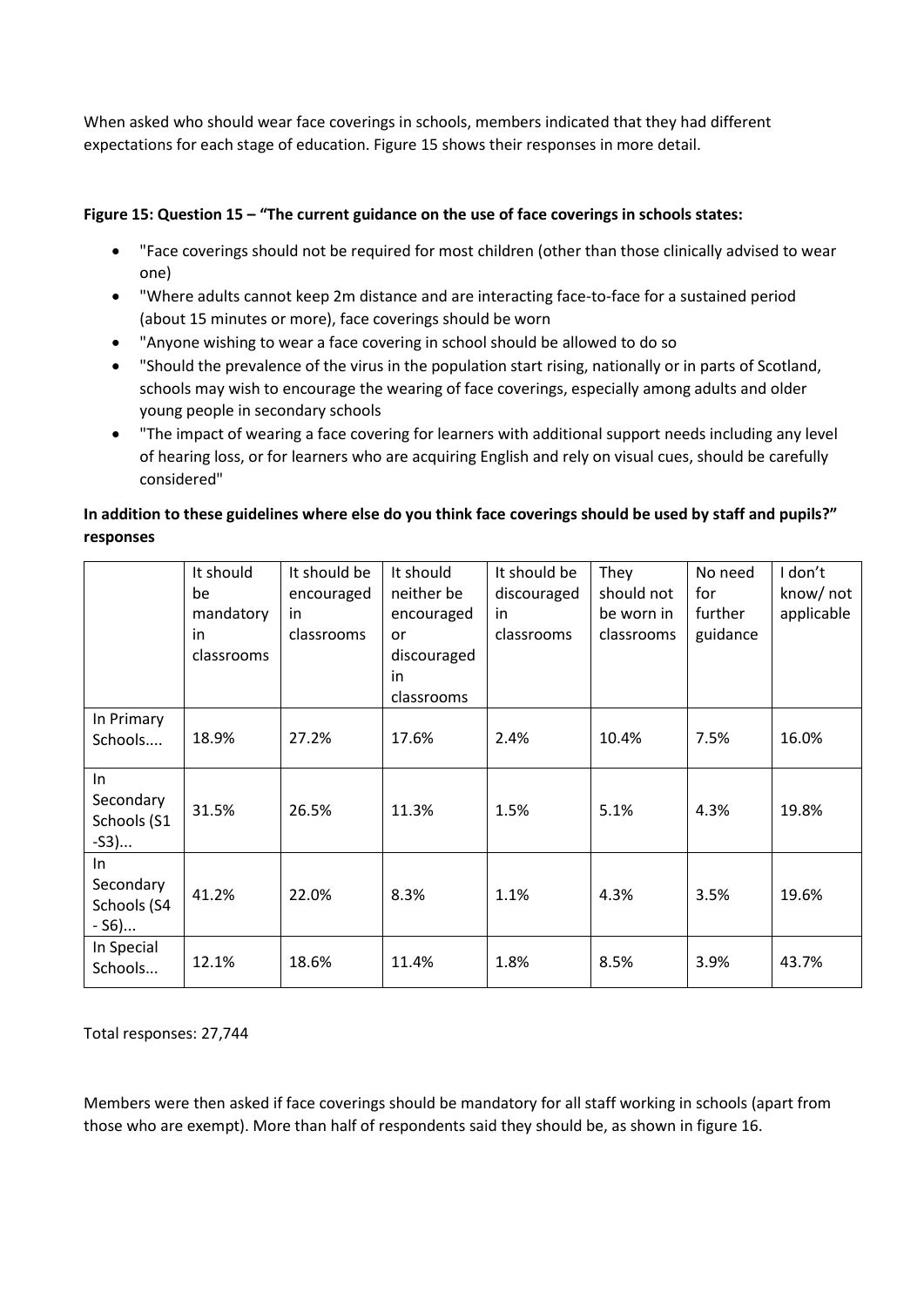

**Figure 16: Question 16 – "Do you think face coverings should be mandatory for all staff working in schools? (apart from those exempt under Scottish Government guidance)" responses:**

Total responses: 27,713

Finally, members were asked if they would support industrial action, up to and including strike action, if the EIS were to log a grievance over the implementation of guidelines at a local authority or school level. Figure 17 below shows member responses.

**Figure 17: Question 17 – "In the event that a disagreement arises in a local authority or a school over the safe implementation of the Guidelines, the EIS would register a grievance and then potentially move to dispute. In such a scenario would you be willing to take industrial action, up to and including strike action, to resolve the matter?" responses** 



Total responses: 27,747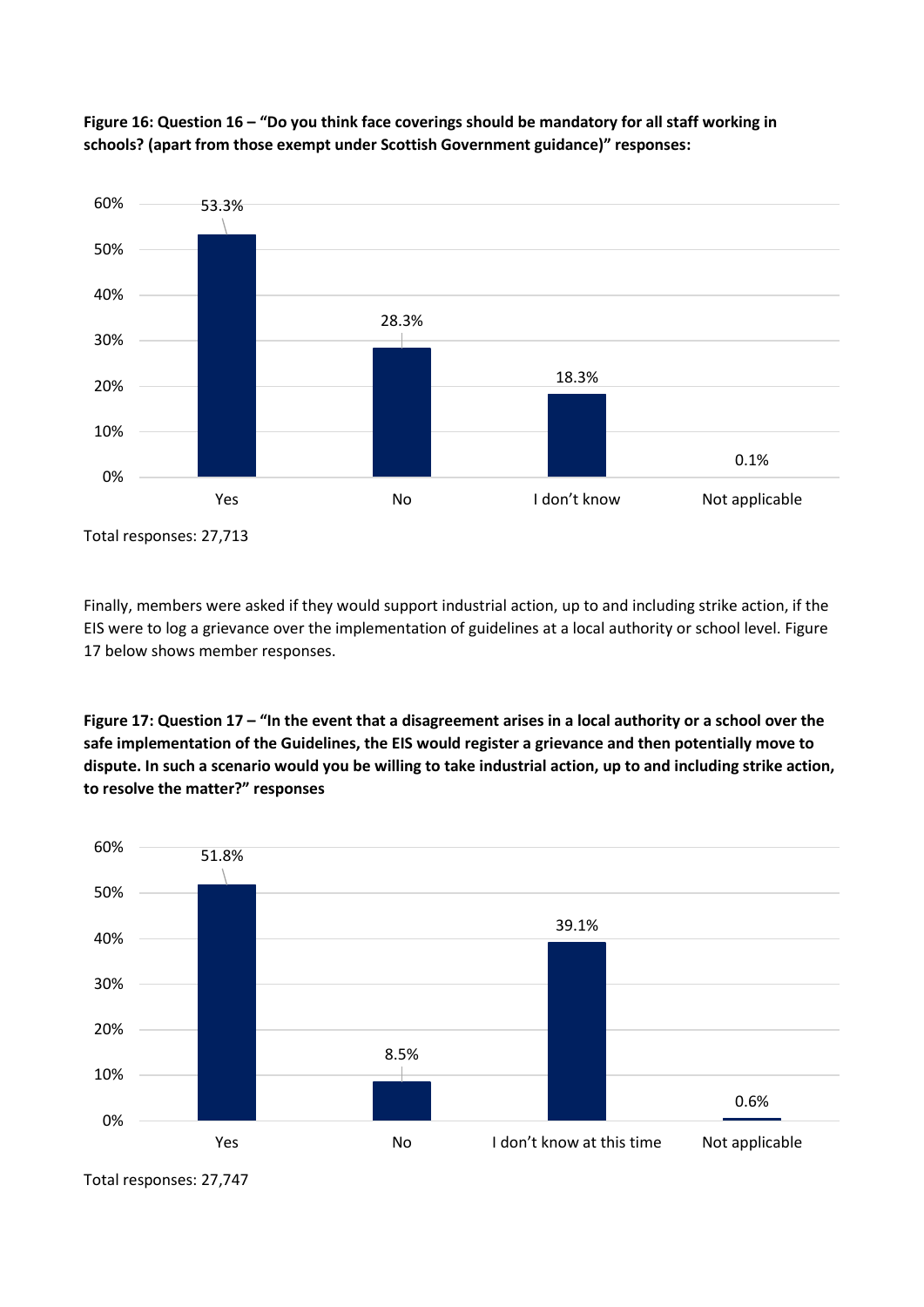Finally, members were given the opportunity to leave additional comments on anything that they wanted to raise with the EIS. This comments section elicited over 9,000 further comments about their concerns over the Scottish Government guidance, the suppression of the virus in Scotland and their own personal circumstances that put them more at risk. Below is a small sample of member feedback.

- "I am currently feeling very uneasy about the return to school. Our authority isdiscussing arrangements with parents regarding return procedures prior to engaging with staff about the form school will take."
- "Children's dancing is not allowed to start back until September and not as normal. Children's football has just been given permission to start back, but with many different restrictions about the number of players allowed on the pitch - this will continue for the foreseeable future. 22 children not allowed on a football pitch outside. However, in a few days, there will 34 people inside in 1 room. Unbelievable."
- "Thank you, I think everyone is desperate to get back but there is so little in the way of how this is achieved safely that it leaves a lot of unanswered questions/therefore concerns."
- "I hope that ALL local authorities take the necessary steps to ensure safety for all and that the union is swift to intervene when needed. Already I can see differences between authorities which is unacceptable in this current climate."
- "As a Home Economics teacher, I have received no information about how we will deliver a practical subject. During my career of 36 years, I have never had adequate ventilation, despite frequent request. With 10 ovens on it is extremely hot. I am very concerned about physical distancing whilst delivering our curriculum."
- "My main concern with returning to school is not the virus itself but the mental wellbeing of the many already vulnerable children and the knock-on effect that this will have on behaviour. Significant numbers of children (and adults in dealing with it) were struggling with behaviour before the virus and now it is going to be even worse. I am really concerned about supporting those children as well as all the other children who are anxious about returning."
- "Teachers are key workers so all should be tested before returning to work. The key worker who delivered my new washing machine said he gets tested weekly (and he is not working with large groups of children). I believe the school classes should be phased back into school not all return at once and if and when outbreaks occur we return to working from home."
- "I understand the importance of getting pupils back to school, however, I feel the Scottish Government have made the decision and then found the means to do so when it should be the other way around. I work in a school where we have difficulty enforcing basic rules such as going to/staying in class. I do not feel confident that pupils will respect social distancing from staff or wash/sanitise their hands/work stations when asked to do so."
- "I'm concerned over areas such as PE changing rooms where if an incident occurs, it's impossible to keep a 2m distance from pupils due to the size of the changing room. I'm also concerned about my daily contact with senior pupils who are young adults."
- "I am extremely concerned about the lack of time we have had to put appropriate measures in place. I fell that we are being sacrificed to make a political and economic point with little regard for our well-being - or the wellbeing of the children."
- "Everyone in secondary should be wearing face coverings. The stats show infections in young people are increasing because pubs etc are open. It is only a matter of time before schools are at risk with young people infected."